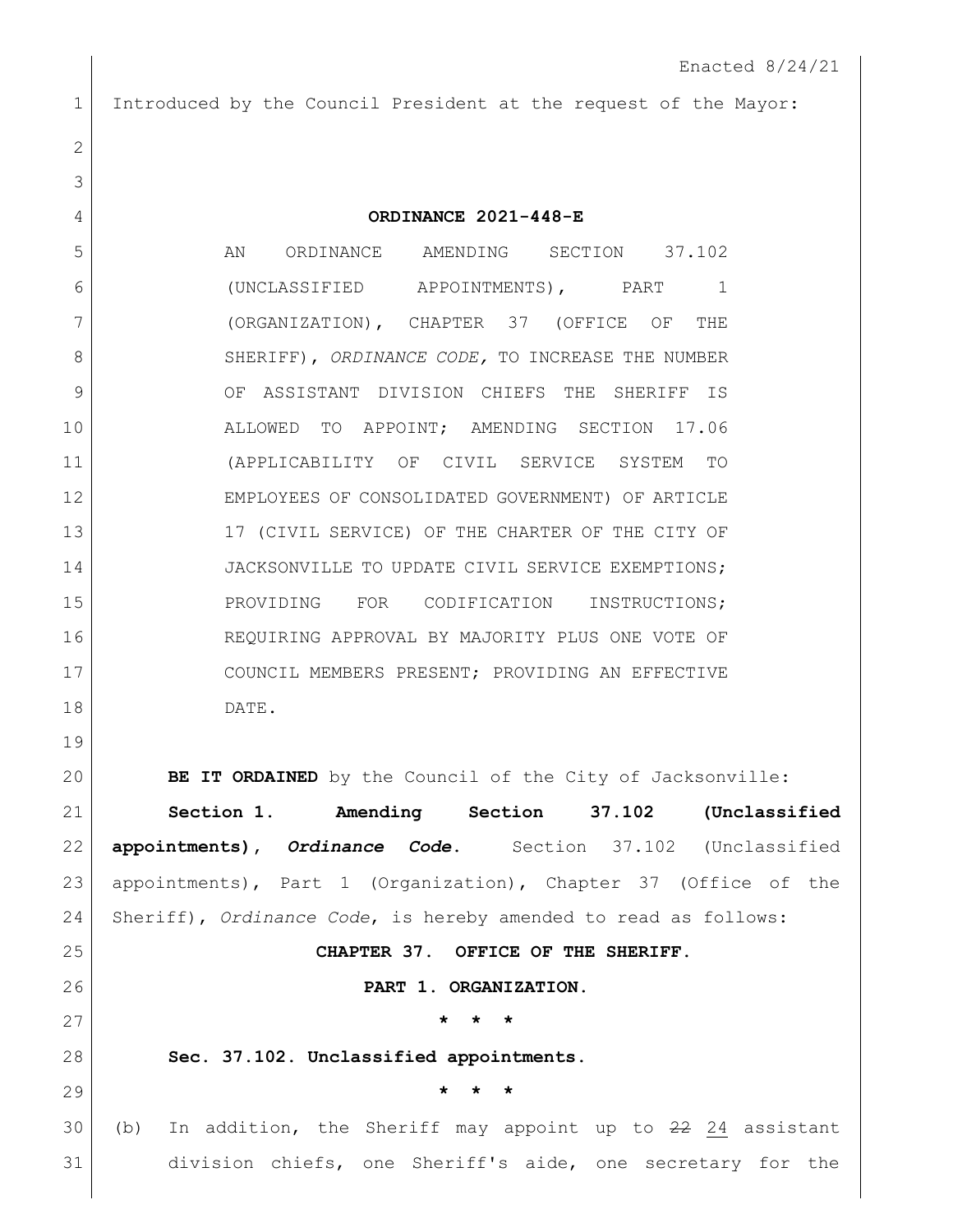1 Sheriff, one secretary for the Undersheriff, and up to four 2 secretaries for assignment to department directors provided for 3 in this Chapter. Each such position shall be in the unclassified 4 Service of the City and shall not be subject to the Civil Service laws affecting the City. Persons appointed to any of these positions may be removed at any time by the Sheriff without cause, but, upon removal, the appointee shall be entitled to 8 each of the civil service and pension rights to which the 9 appointee was entitled, if any, prior to the appointment.

**\* \* \***

 **Section 2. Amending Section 17.06 (Applicability of civil service system to employees of consolidated government), Charter of the City of Jacksonville.** By virtue of Section 17.06 (Applicability 14 of civil service system to employees of consolidated government), Article 17 (Civil Service), *Charter of the City of Jacksonville*, is 16 hereby amended to read as follows:

**ARTICLE 17. CIVIL SERVICE.**

**\* \* \***

 **Sec. 17.06. Applicability of civil service system to employees of consolidated government.** The civil service provisions of this charter shall be applicable to all employees of the consolidated government except:

**\* \* \***

(aa) The following persons employed by the office of the sheriff:

**\* \* \***

26 (5) Up to 24 assistant division chiefs.

**\* \* \***

 **Section 3. Codification Instructions.** The Codifier and the Office of General Counsel are authorized to make all chapter and division changes consistent with the changes set forth herein. Such editorial changes and any others necessary to make the *Ordinance Code*

 $-2 -$